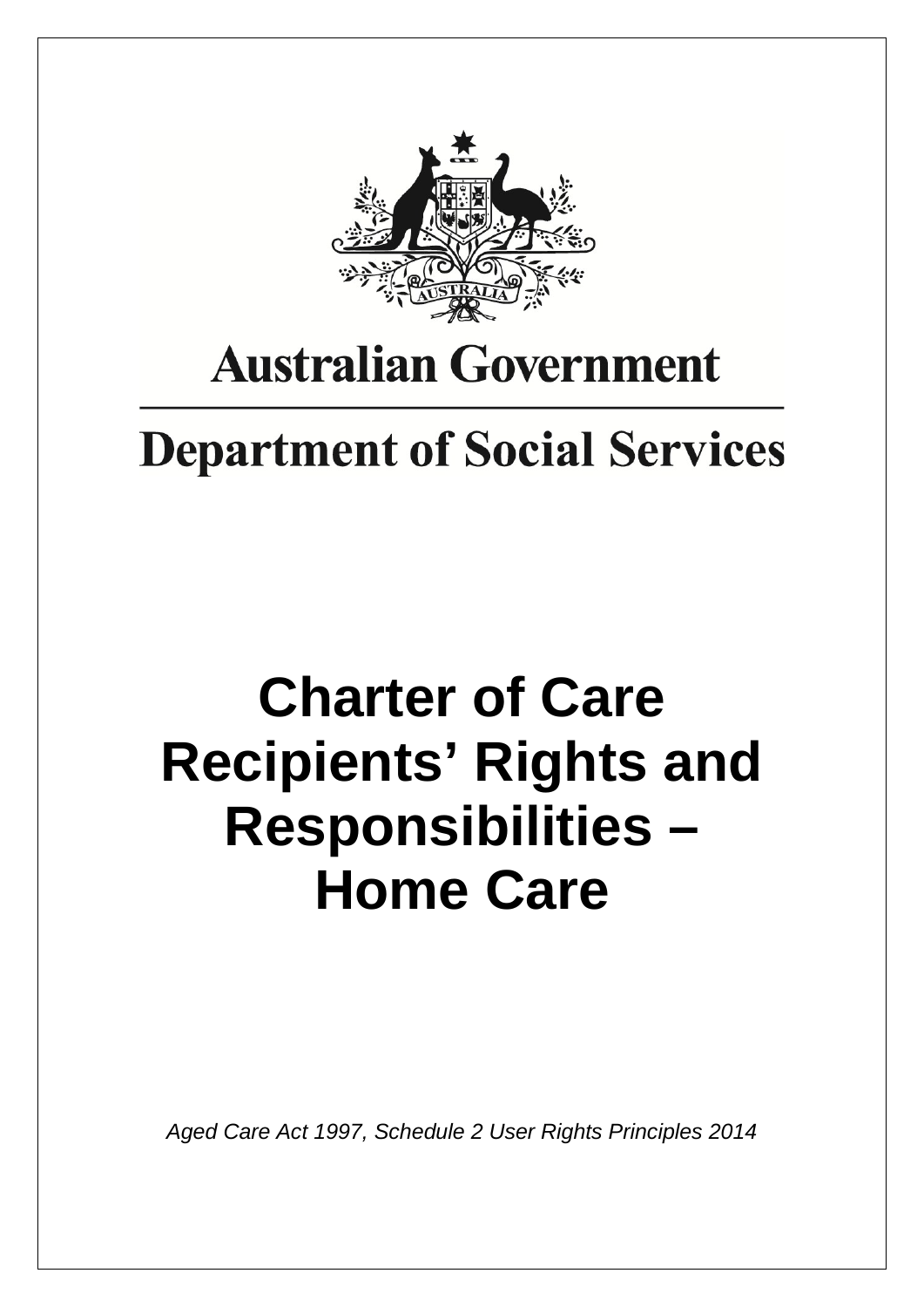# **1. Care recipients' rights - home care**

Each care recipient has the following rights:

# *(1) General*

- a) to be treated and accepted as an individual, and to have his or her individual preferences respected;
- b) to be treated with dignity, with his or her privacy respected;
- c) to receive care that is respectful of him or her, and his or her family and home;
- d) to receive care without being obliged to feel grateful to those providing the care;
- e) to full and effective use of all human, legal and consumer rights, including the right to freedom of speech regarding his or her care;
- f) to have access to advocates and other avenues of redress;
- g) to be treated without exploitation, abuse, discrimination, harassment or neglect.

# *(2) Participation*

- a) to be involved in identifying the home care most appropriate for his or her needs;
- b) to choose the care and services that best meet his or her assessed needs, from the home care able to be provided and within the limits of the resources available;
- c) to participate in making decisions that affect him or her;
- d) to have his or her representative participate in decisions relating to his or her care if he or she does not have capacity.

# *(3) Care and services*

- a) to receive reliable, coordinated, safe, quality care and services which are appropriate to his or her assessed needs;
- b) to be given before, or within 14 days after he or she commences receiving care, a written plan of the care and services that he or she expects to receive;
- c) to receive care and services as described in the plan that take account of his or her other care arrangements and cultural, linguistic and religious preferences;
- d) to ongoing review of the care and services he or she receives (both periodic and in response to changes in his or her personal circumstances), and modification of the care and services as required.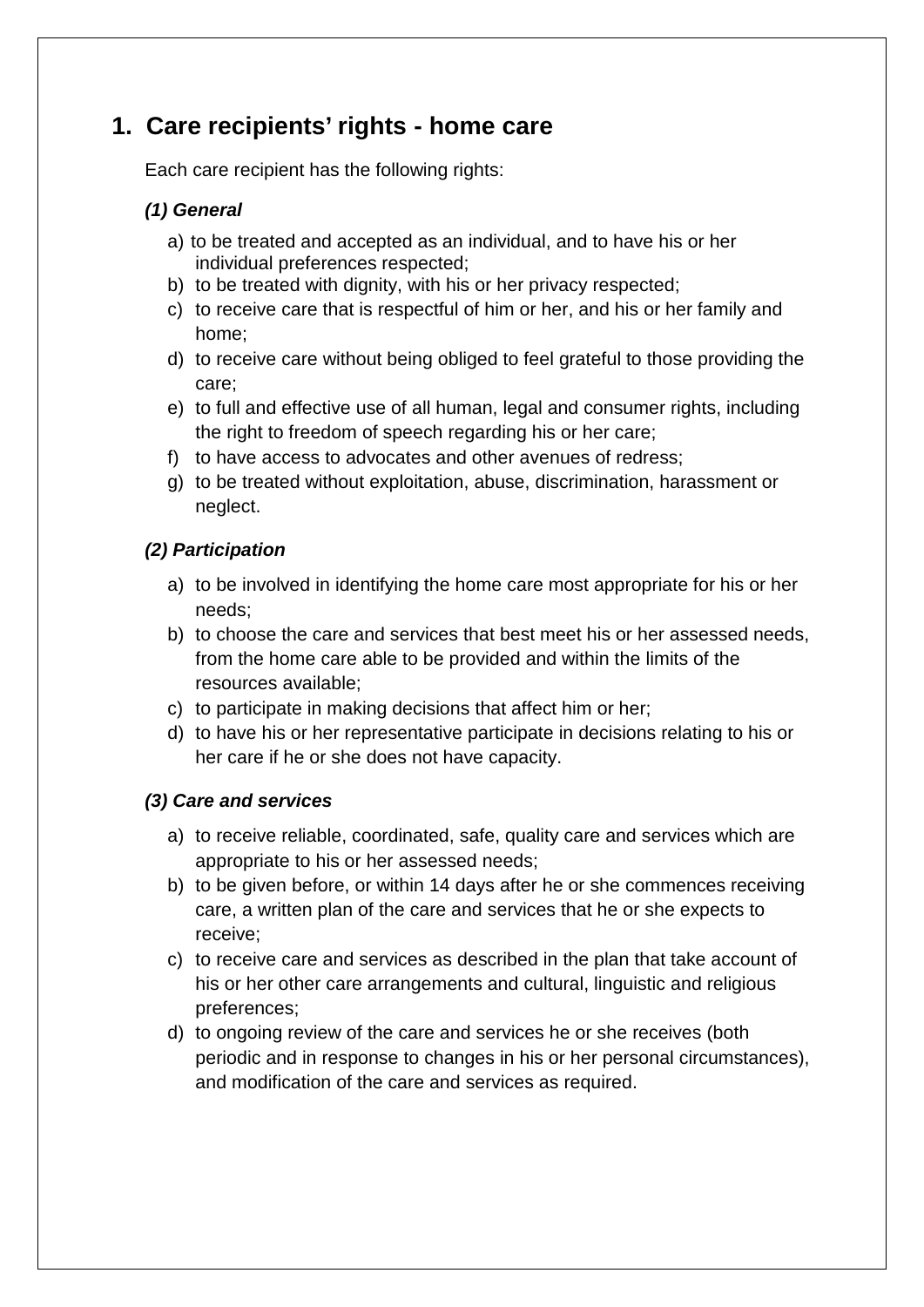# *(4) Personal information*

- a) to privacy and confidentiality of his or her personal information;
- b) to access his or her personal information.

# *(5) Communication*

- a) to be helped to understand any information he or she is given;
- b) to be given a copy of this Charter;
- c) to be offered a written agreement that includes all agreed matters;
- d) to choose a person to speak on his or her behalf for any purpose.

# *(6) Comments and complaints*

- a) to be given information on how to make comments and complaints about the care and services he or she receives;
- b) to complain about the care and services he or she receives, without fear of losing the care or being disadvantaged in any other way;
- c) to have complaints investigated fairly and confidentially, and to have appropriate steps taken to resolve issues of concern.

# *(7) Fees*

- a) to have his or her fees determined in a way that is transparent, accessible and fair;
- b) to receive invoices that are clear and in a format that is understandable;
- c) to have his or her fees reviewed periodically and on request when there are changes to his or her financial circumstances;
- d) not to be denied care and services because of his or her inability to pay a fee for reasons beyond his or her control.

# **2. Care recipients' responsibilities - home care**

Each care recipient has the following responsibilities:

# *(1) General*

- a) to respect the rights of care workers to their human, legal and workplace rights including the right to work in a safe environment;
- b) to treat care workers without exploitation, abuse, discrimination or harassment.